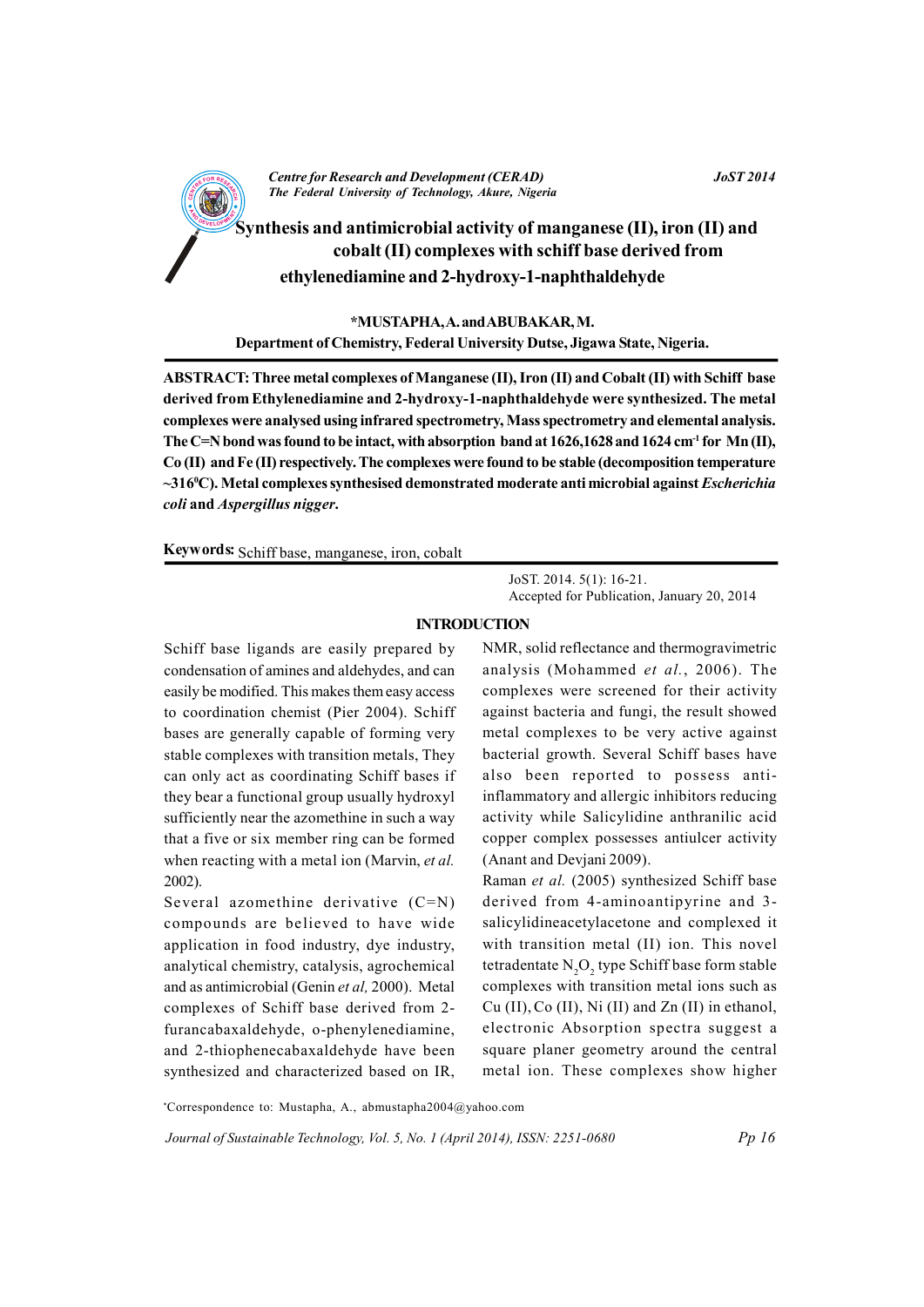conductance value supporting the electrolytic nature.

In another report (Florence et al. 2001) a metal complex was synthesized, which showed an effect on human immuno deficiency virus type 1 protease (HIV -  $1$  - pr). The Cu(II) complex ([Di aqua (bis (2-pyridil carbonyl) amido) Cu(II) nitrate di hydrate]) and [Bis  $(N<sub>2</sub>, 2, 3, 6 - tri)$ methoxy benzyl) 4,2 - prydine carboxamide)  $Cu(II)$ ] behave *as* inhibitors of H1V-I pr. Three

different crystal structures were obtained. Two were found to contain ligand (L) simultaneously in a tridentate and bidentate conformation (CuL  $(tri)$  and  $CuL(bi)$  the other Contained two symmetry related ligands, coordinated through the prydine nitrogen and the amide oxygen atoms  $(Cu (L (bi)) (2))$ . In this paper metal (II) complexes will be synthesized and tested for their anti microbial activity against *Escherichia* coli and Aspergillus nigger.

# **MATERIALS AND METHOD**

## **Experimental Materials**

All reagents and chemicals purchased from Aldrich sigma were of analytical/ spectroscopic grade and used without further purification.

2.52g of 2-hydroxy-1-naphthaldehyde was dissolved in 50ml methanol contained in a 250ml round bottom flask.0.44g of ethylenediamine was added to the solution, the yellowish mixture was

**Schiff base synthesis (NaphSal)** 



Figure 1: ???????

refluxed for 90 minutes and allowed to cool which form a yellow powder. The yellow powder was collected by filtration. Yield 63 %

#### **Preparation of [FeNaphSal]**

0.2326g of Iron (II) chloride tetrahydrate was dissolved in 50ml methanol in a 250ml round bottom flask. 0.44g of NaphSal was added to the solution, the light brown mixture was refluxed for 90 minutes and allowed to cool, the dark brown powder was collected by filtration and then dried. Yield 53%, Anal. Found: C, 68.43; H, 4.42; N, 6.81; Calcd. C, 68.27; H, 4.30; N, 6.63; MS (Electron Ionisation; m/e):  $[M]+422$ .

## **Preparation of [MnNaphSal]**

0.149g of manganese (II) chloride hexahydrate salt was dissolved in 50ml methanol contained in a 250ml round bottomed flask. 0.295g of the ligand was added to the solution, which immediately turns into the light brown mixture. The mixture was refluxed for 90 minutes, then allowed to cool. Then greenish yellow powder was collected by filtration then dried. Yield 53%: Anal. Found: C, 68.61; H, 4.53; N, 6.81: Calcd. C, 68.41; H, 4.31; N, 6.65: MS (Electron Ionisation; m/e):  $[M]+421$ .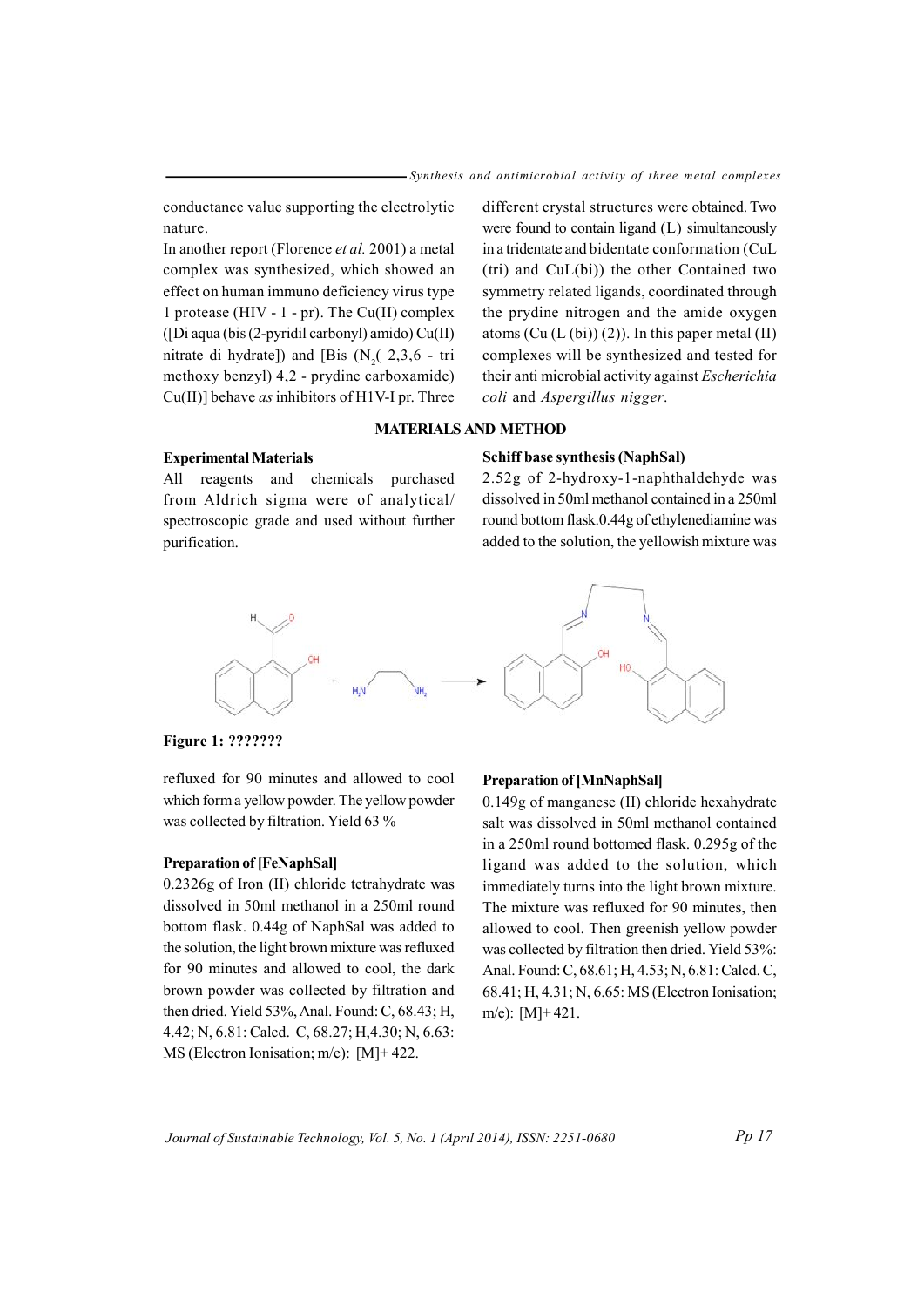#### **Preparation of [CoNaphSal]**

 $0.121$ g of cobalt (II) chloride hexahydrate was dissolved in 50ml methanol contained in a 250ml round bottom flask, 0.332g NaphSal was added to the solution which turns to light brown mixture, and was refluxed for 90 minutes and allowed to cool. The brownish powder was collected by filtration and then dried. Yield 73%: Anal. Found: C, 67.11; H, 3.97; N, 7.03: Calcd. C, 67.77; H, 4.27; N, 6.59MS (Electron Ionisation; m/e):  $[M]+425$ .



# **Figure 2:** Proposed structure of the metal  $complexes ([CoNaphSal])$

## **Invitro anti microbial activity**

The microorganisms used for this study were obtained from the biological sciences laboratory of Umaru Musa Yar'adua University (UMYU) Katsina. The organisms used were *E-coli*, and  $A$ *spergillus*.

#### **Preparation of the culture medium**

Potato Dextrose Agar (PDA) (19.5g) was weighed by the use of electronic top loading balance, distilled water (500ml) was also measured using graduated measuring cylinder. The measured distilled water was poured in borosilicate glass beaker and the measured potato Dextrose Agar was dissolved in it. The mixture was heated over a Bunsen burner flame with continuous stirring until it comes to boil The heat was turned off as soon as it boiled while the hot agar was poured into a clean conical flask. The mouth of the conical flasks containing the media were plugged with cotton wool and placed in an autoclave. The media was

sterilized at 1210C for 15 minutes. After sterilization, the conical flasks were removed and cooled to 500 C. The medium was then poured into sterile Petri dishes and allowed to solidify before inoculating. The same procedure was carried out using Nutrient Agar to test the bacterial isolate. (Anacona *et. al., 2005*)

# **Antimicrobial activity test Using** disk method

Using sterile inoculation wire loop, bacterial colony was picked from the Test isolate aseptically from the plate and was streaked on the labelled Petri dish containing nutrient agar. Two disks one containing the concentrated complex and the second disk as a negative control were picked and placed on the labelled Petri dish using sterile forceps. The procedure was repeated for the remaining Petri dishes respectively. Small portion of the fungal colony was picked and placed at the centre of the PDA plates by the use of inoculating needle while the disks were placed 2cm each away from the inoculum. The inoculated fungal plates were incubated at room temperature for 1-3 days while bacterial plates were incubated at 370C for 24 hours. The appearance of growth was recorded as activity and non- activity also the zone of inhibition was noted (Mitscher, 1982)

#### **Pouring method**

To the prepared media, 1ml from each of the serially diluted complex or the Schiff base were pipetted using a sterilized syringe and transferred into a sterilized Petri-dishes followed by the addition of the potato dextrose agar media, the plate were allowed to solidify before inoculating the fungal isolate. The plates were kept at room temperature for 3 days, and the fungal activities were noted. The same procedure was carried out for the bacterial isolate using  $28g$  of the nutrient agar in 1000ml of distilled water.

Journal of Sustainable Technology, Vol. 5, No. 1 (April 2014), ISSN: 2251-0680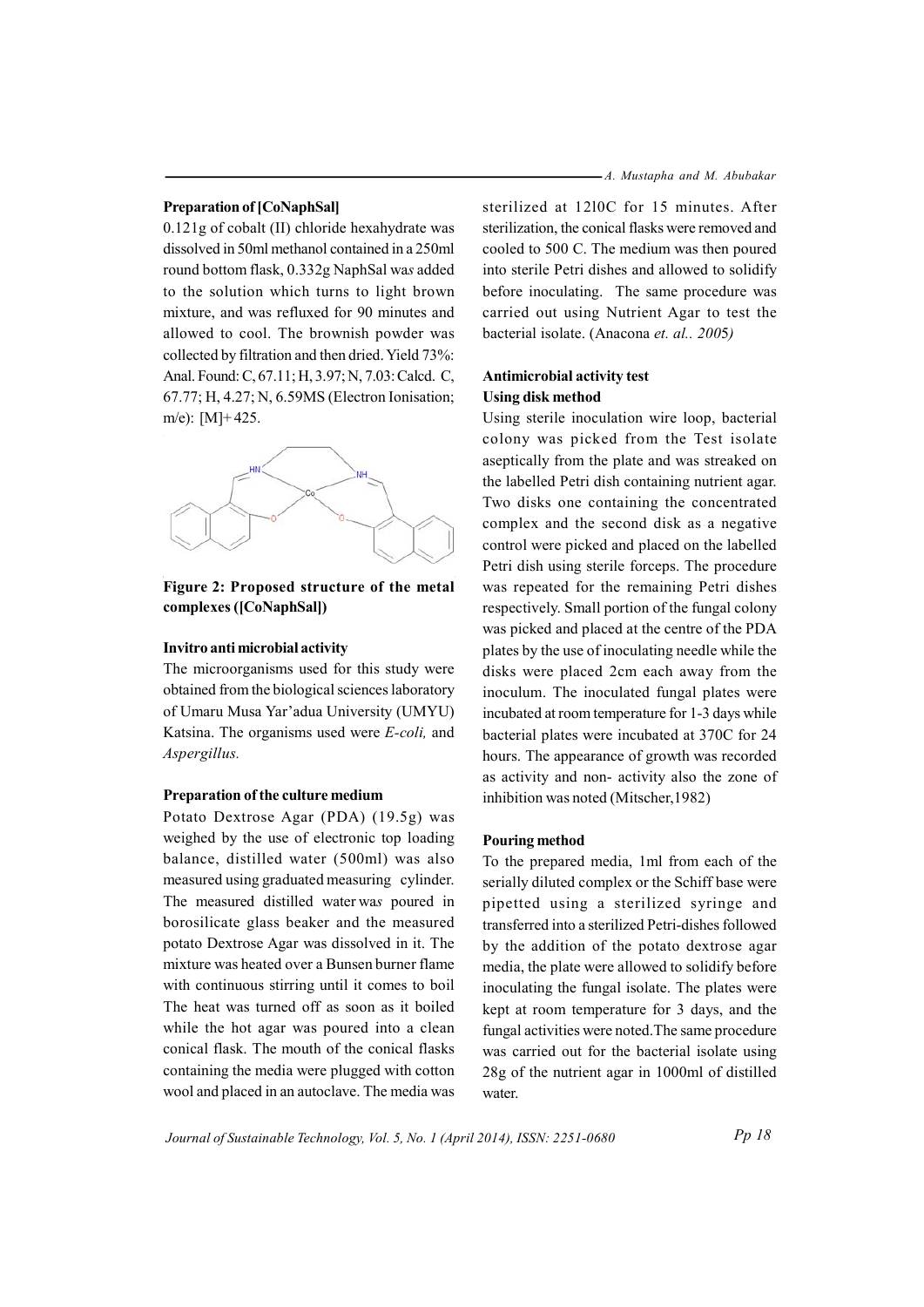# **RESULTS AND DISCUSSION**

The complexes derived from 2-hydroxy-1naphthaldehyde are easily prepared by reacting the ligand directly with the relevant metal salt, viz; manganese chloride, cobalt chloride and zinc chloride. The complexes were collected and allowed to dry. These complexes were subjected to spectroscopic analysis which includes infrared spectroscopy and mass spectrometry while solubility test and decomposition temperature were also determined.

The infrared spectral band of the Schiff base observed at  $1256$  cm<sup>-1</sup> is assigned to the stretching vibration of the C - O bond. Several literatures have reported the absorption band of the C-O to appear between the range 1340 cm<sup>-1</sup> -1220cm<sup>-1</sup> (Ahmed *et al* 2009). The azomethine  $C=N$  bond is the fundamental characteristic of all Schiff bases, as such it is accorded priority when looking at the infrared spectra of a Schiff base compound. The presence of the bond in amolecule suggests the formation of the Schiff base ligand, while its persistence in a complex suggest the absence of hydrolysis in the resulting compound. In the spectra of our compounds it appears at  $1629$  cm<sup>-1</sup> for the ligand. The medium absorption band that appear at 1455  $cm<sup>-1</sup>$  was due to the stretching vibration of C=C bond in the aromatic ring. The elemental analyses and the mass spectra further confirmed the identities of the three metalcomplexes.

Solubility test and decomposition temperature: The complexes were tested for their solubility in common solvents and their stability with regards to heat, the results are presented in Table 1.

Table 1: Solubility test for the synthesised complexes and the Schiff base

| Compound    | Ethanol   | <b>Chloroform</b> |         | Benzene Diethylether N-hexane Acetone |           |                | Water     |
|-------------|-----------|-------------------|---------|---------------------------------------|-----------|----------------|-----------|
| Schiff base | Insoluble | <b>Soluble</b>    | Soluble | <b>Soluble</b>                        | Insoluble | <b>Soluble</b> | Insoluble |
| MnNaphSal   | Soluble   | Insoluble         | Soluble | Soluble.                              | Insoluble | <b>Soluble</b> | Insoluble |
| CoNaphSal   | Soluble   | Soluble           | Soluble | Insoluble                             | Insoluble | <b>Soluble</b> | Insoluble |
| FeNaphSal   | Insoluble | <b>Soluble</b>    | Soluble | Insoluble                             | Insoluble | Soluble        | Insoluble |

#### **Decomposition temperature**

The decomposition temperature of the complexes ranges between 316°C-327°C and this confirm the stability of the complexes.

#### **Activity against microorganism**

The complexes were tested against two organisms, namely Escherichia coli and Aspergillus, which reveals promising result. The culture was allowed for three days after adding the complexes and the growth of the organism was observed. From the results it was found that the complexes have no significant effect on the bacterial growth  $(E\text{-}Coli)$  (Table 2).

However, on the other hand the complexes were found to inhibit the growth of the fungi strongly (Aspergillus). The growth of Aspergillus could not easily be detected until after three days (Figure 2), which probably suggest that within that period the compound was very active and intact, to the level that it could not allow the growth completely of the microorganism. After that period the compound potency is assumed to have started deteriorating such that the growth of the bacteria begins.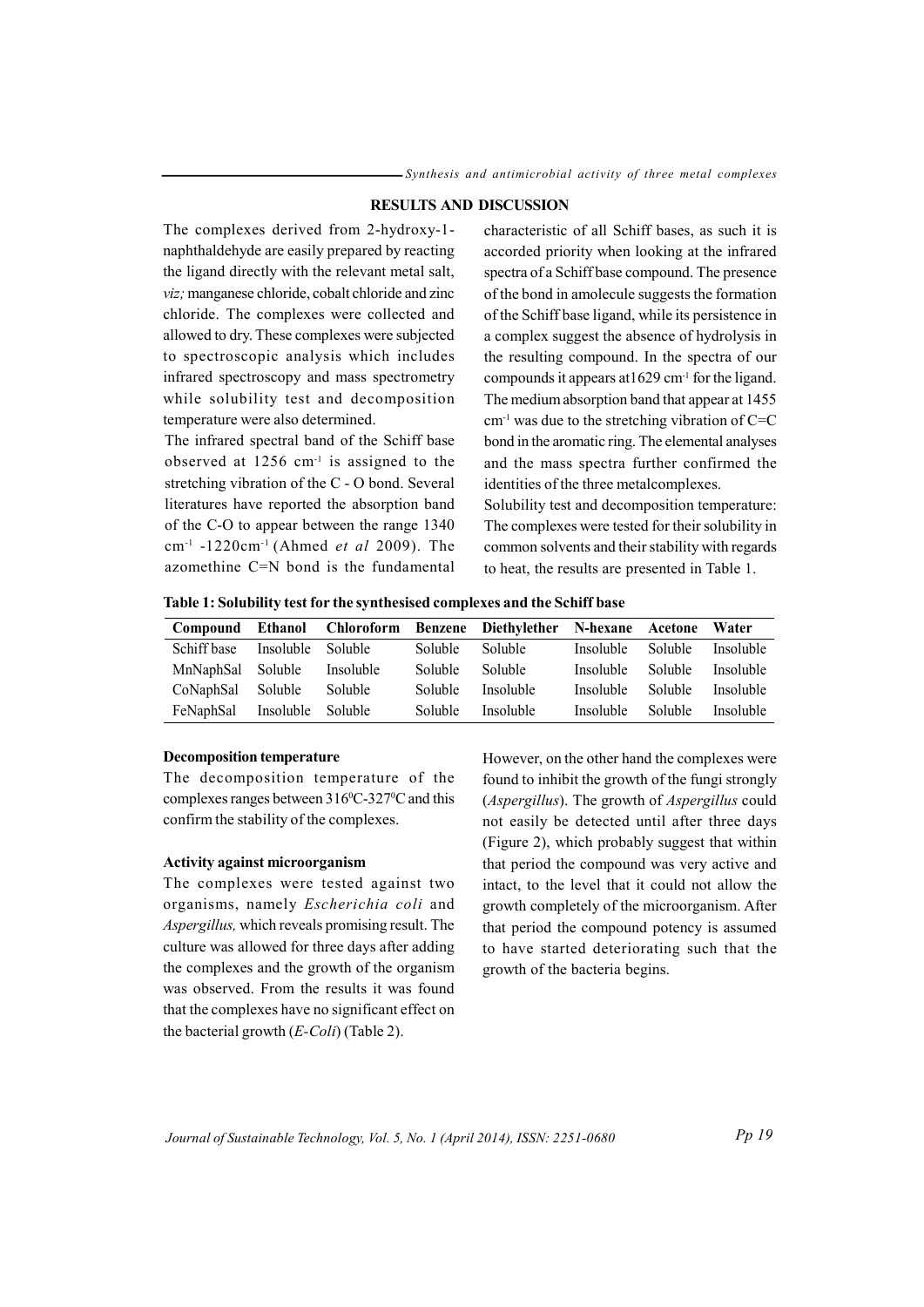| Complex   | <b>Isolates</b> | $10^{-1}$ µg/ml | $10^{-2}$<br>$\mu$ g/ml | $10^{-3}$<br>$\mu$ g/ml | $10^{-4}$<br>$\mu$ g/ml | 10 <sup>5</sup><br>$\mu$ g/ml |
|-----------|-----------------|-----------------|-------------------------|-------------------------|-------------------------|-------------------------------|
| NaphSal   | E-Coli          | 0.40            | 0.30                    | 0.25                    | 0.20                    | 0.10                          |
|           | Aspergillus     | 0.60            | 0.52                    | 0.45                    | 0.42                    | 0.30                          |
| MnNaphSal | E-Coli          | 0.35            | 0.32                    | 0.30                    | 0.20                    | 0.15                          |
|           | Aspergillus     | 0.40            | 0.80                    | 0.53                    | 0.62                    | 0.50                          |
| CoNaphSal | E-Coli          | 0.52            | 0.49                    | 0.45                    | 0.40                    | 0.30                          |
|           | Aspergillus     | 0.90            | 0.58                    | 0.45                    | 0.40                    | 0.50                          |
| FeNaphSal | E-Coli          | 0.40            | 0.35                    | 0.30                    | 0.28                    | 0.23                          |
|           | Aspergillus     | 0.75            | 0.70                    | 0.58                    | 0.60                    | 0.55                          |

Table 2: antimicrobial (zone of inhibition) (cm) activity of the complexes against the microorganisms per concentration

## **CONCLUSIONS**

Metal complexes of Manganese (II), Iron(II) and Cobalt(II) with Schiff base derived from Ethylenediamine and  $2-hydroxy-1$ naphthaldehyde has been successfully synthesized, the complexes were found stable with decomposition temperature of 316°C and 326°C. From the antimicrobial test carried on

these compounds it is evident that the compounds are more active against the fungi. Further work could be carried out on these complexes, by attaching a substituent on the ligand phenyl ring and then investigate their activities.

#### **REFERENCES**

AHMED A.A., S. A. BENGUZZI and O. M. AHSHAD, (2009). synthesis and characterization of some vanadyl schiff Rasayan Journal of

Chemistry,  $2(4)$ :781

- MARVIN L. ILLINGSWORTH, LESLIE J. **SCHWARTZ, ANDREW J. JENSEN,** TONG ZHU, ERIC J. KNAPPENBERGER, JULIE E. SWEET, PATRICIA S. WILKINSON, BETH E. WALTERMIRE and ARNOLD L. RHEINGOLD (2002). Synthesis, structure and reactivity of  $bis(N, N - bis(2-hydroxybenzylidene) - 2$ hydroxyphenylmethanediaminato) zirconium(IV), a Schiff base complex with 6,4,6-membered chelate rings Polyhedron,  $21:211$ .
- **ANANT PRAKASH and DEVJANI ADHIKARI** (2011). Application of Schiff bases and their metal complexes-A Review, International Journal of ChemTech Research, Vol. 3, No.4, pp 1891.
- RAMAN N., THANGARAJA, C. and JOHNSONRAJA, S. (2005). Synthesis, spectral characterization, redox and antimicrobial activity of Schiff base transition metal(II) complexes derived from 4-aminoantipyrine and  $3$ salicylideneacetylacetone, Central European Journal of Chemistry, 3(3):537.
- FLORENCE LEBON, MARIE LEDECO, MARC DIEU, CATHERINE DEMAZY, JOSÉ REMACLE, RENÉ LAPOUYADE, OLIVIER KAHN and FRANÇOIS DURANT (2001). Synthesis and structural analysis of the copper(II) complexes of  $N2-(2$ pyridylmethyl)-2-pyridinecarboxamide, Journal of Inorganic Biochemistry, 86,2-3.547.
- MITSCHER, L.A (1982). Antibiotics from higher plants. Introduction rational and methodology, journal of natural products 135:257.

Journal of Sustainable Technology, Vol. 5, No. 1 (April 2014), ISSN: 2251-0680